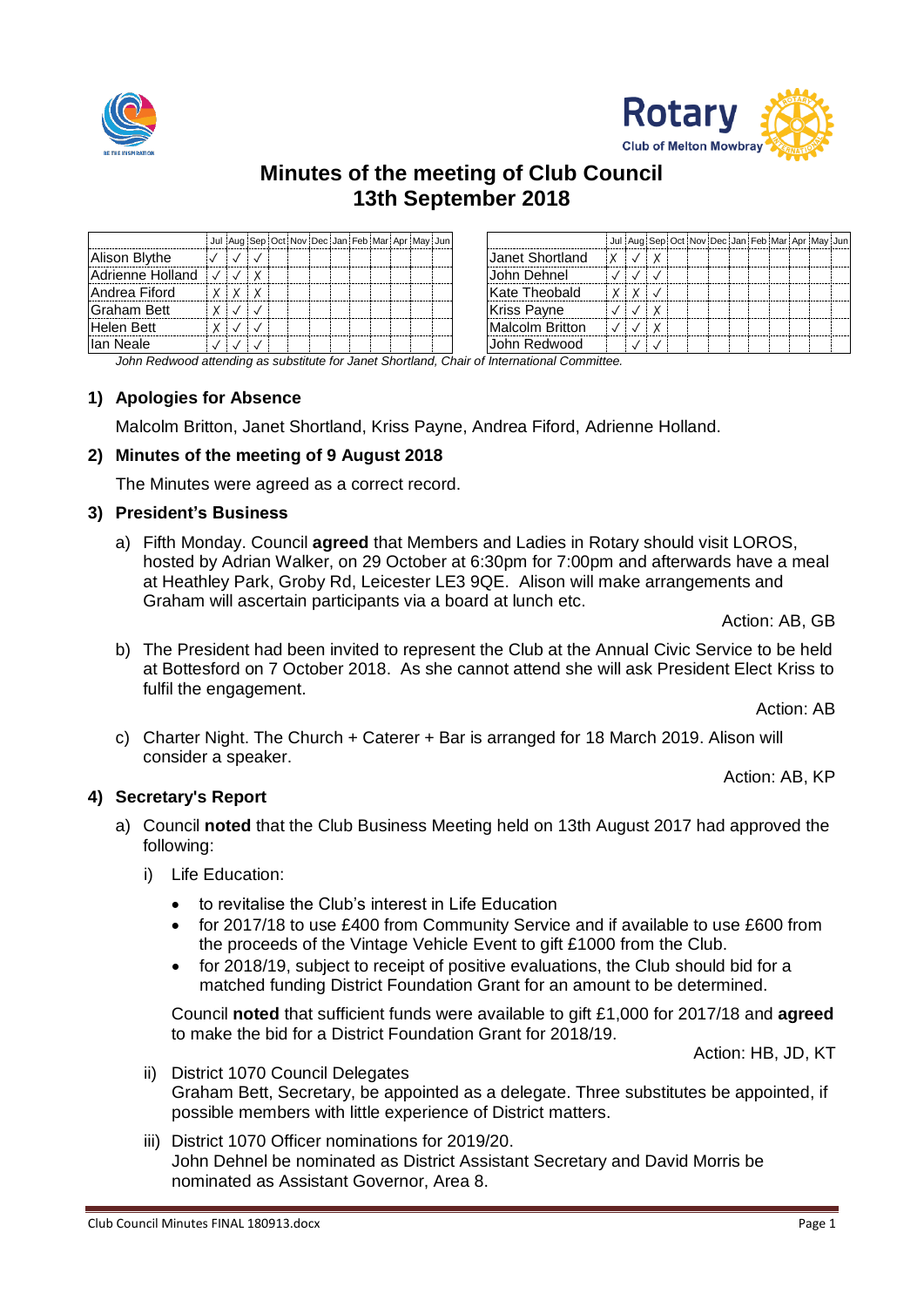Council **authorised** the Secretary to cast the Club's votes for David Morris. John Dehnel will be elected unopposed.

Action: GB

iv) Membership

Sufficient new booklets etc be purchased for the anticipated seven new members.

b) Polio. Eric Hall, on behalf of District 1070, had asked for clarity as to who has lead responsibility for Polio within the Club. Council **agreed** that Polio be a matter for Foundation Committee.

Action: JD, GB

c) Invitation to attend the British Legion Remembrance Day Parade on Sunday 11 November 2018 received. Council **agreed** to the purchase a Rotary Wreath with a donation of £50. Secretary to arrange wreath; Past President Adrienne to represent the Club.

Action: AH, GB, KT

### **5) Treasurer's Report**

- a) The Club Account Balance at 13 September 2018 was £5,926.04 of which £4,204.54 related to the Lunchtime Club and £1,721.50 to the Satellite Group.
- b) The Trust Account Balance at 13 September 2018 was £9,814.74 of which £8,216.96 was committed expenditure and £1,597.78 was unallocated.

### **6) Committee Reports**

### **a) Club Service**

i) Minor Sports: a team of eight will represent the Club on Monday 24 September.

Action: KP, GB

ii) Concert. Alison reported that she is aiming for a concert in the Spring Term.

Action: AB

iii) Foundation Dinner. Council **confirmed** the dinner will be on 2 May 2019.

Action: AB, JD

- iv) Santa Fun Run 9 December 2018. The SFR Group is: Geoff Goodwin, Ron, Kriss, Alison, John Dehnel, Julia. It will meet on 20 September. Urgent actions needed include:
	- Alison to ask Pam Posnett with help to ensure permission to use the Country Park.
	- Alison to approach additional members for the planning group.
	- Alison to ask Michael Cooke for help with contacting potential participants.
	- Julia to facilitate a story in MT aimed at recruiting participants.
	- All Club Members to distribute leaflets to encourage participants.

Action: SFR Group

v) Duck Race. Council **agreed** that the Duck Race should take place on 27 May 2019 and that Ian & Adrienne should advise on possible members of a Planning Group.

Action: IN, AH

vi) Scarecrow event: the Satellite Group is planning a Scarecrow event for June or July 2019. The Club should offer support if required.

Action: WH, AF, DM

- vii) Club Quiz Night: Kriss will identify possible dates, in consultation with Richard Angrave. Action: KP
- viii)Planting of trees. The Woodland Trust cannot guarantee delivery by 16 November so the planting will be on Saturday 24 November, subject to agreement with the other Clubs' and the Town Estate.

Action: GB, KP, AB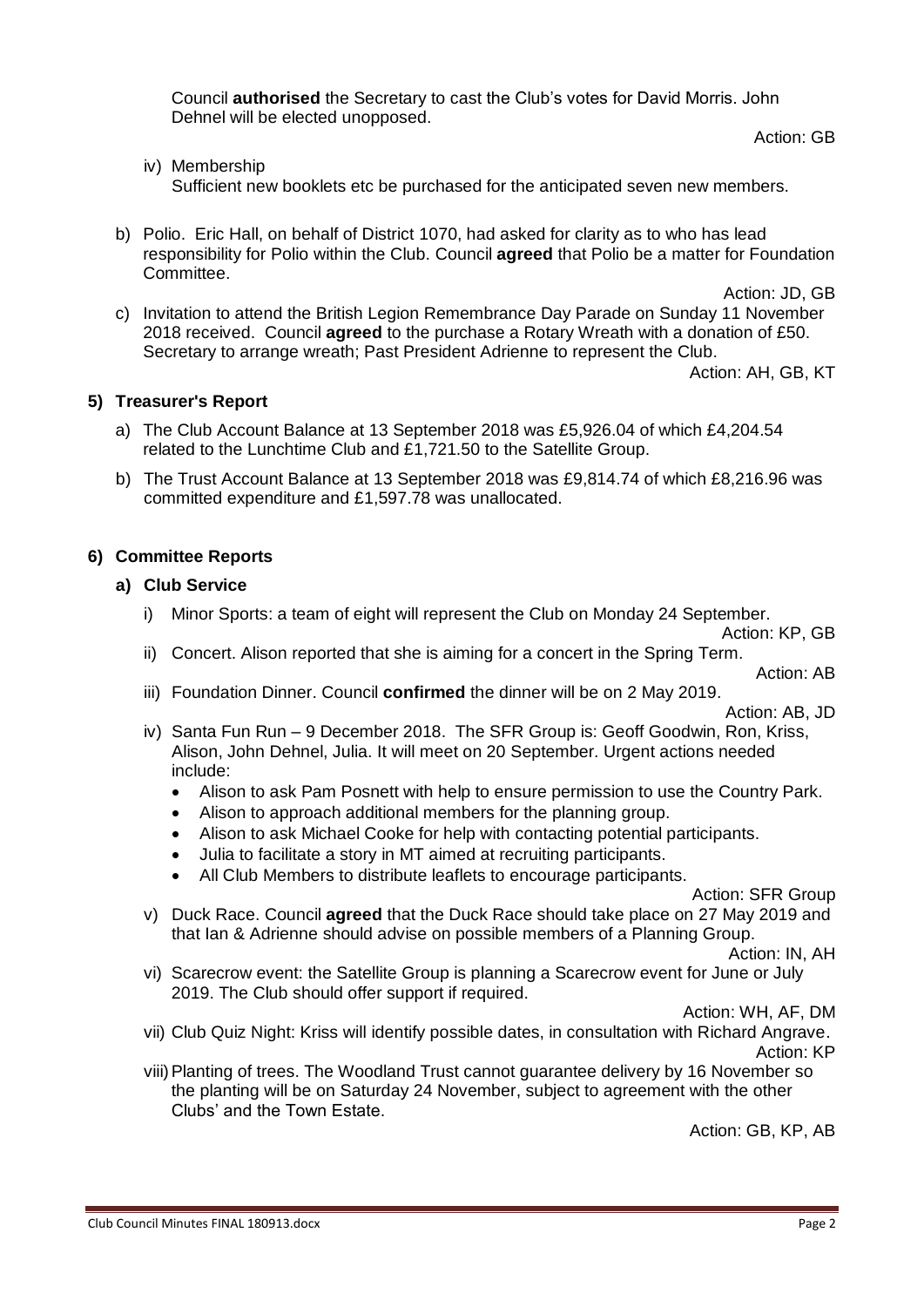# **b) Community Service.**

i) Christmas parcels. Helen reported there are ongoing discussions with Lions concerning recipients and practical matters including GDPR.

Action: HB, KT

- ii) Contact Tea. The Tea will take place on Sunday 28 October at Burton Lazars Village Hall. Volunteer helpers are needed.
- iii) Chutney. the Chutney is on its way, with the proceeds earmarked for Community activities.

# **c) International Service**

i) Philippines Project. President Alison reported that the community needs analysis had arrived from the school. This means a submission can be made for a District Grant. Council **noted** that the club's anticipated contribution of £1,800 is earmarked.

Action: AB, JD

- ii) Concert. A future concert is envisaged, date probably Spring 2019. See Min 6a3.
- iii) Spectacles, Cartridge, Phone, and Foreign Currency Collections are progressing steadily. Joe Carrington is co-ordinating a process of signage and décor for the spectacle collection boxes.

Action: JC

iv) Kerala Flood Appeal. Council **agreed** to donate £100 via District 1070.

Action: JR, KT

### **d) Youth Service.**

Council noted that Jan Kemp had been booked to speak to the Club about Slam Jam on 1 October.

### **e) Membership**

- i) Graham had ordered & received five New Member Booklets, making seven available.
- ii) Council **agreed** that the Club expects the Chair of Membership to meet with each candidate for membership, and the proposer, before reporting to the Membership Committee on the suitability of the candidate for full or associate membership.
- iii) Council **agreed** that each new member should be presented with a high viz waistcoat.

Action: IN

### **f) Foundation**

- i) Polio Eradication
	- (1) World Polio Day 24 October. Council **agreed** that John Dehnel should arrange a speaker or video, and a "wear purple for Polio" event, at lunch on 22 October.

Action: JD

- (2) Fabric Crocus Buttonholes: Council **agreed** not to order buttonholes for re-sale because the minimum order was 1000.
- (3) Christmas Cards: Council **agreed** that John Dehnel will sell Christmas Cards at registration at lunchtime meetings.

Action: JD

- ii) Existing Foundation Grants. The defibrillators have now arrived.
- iii) Proposed New Grant Applications. Two applications now need progressing: the sanitary project in the Philippines and Life Education.

Action: JD, AB, HB

iv) Donations to Annual Fund In 2017-18 these amounted to \$3,074 total, \$56 per member - but so far this year, total donations have been just \$31. Council **agreed** that John Dehnel should use a form & information leaflet to encourage members to donate.

Action: JD

Action: HB

Action: HB